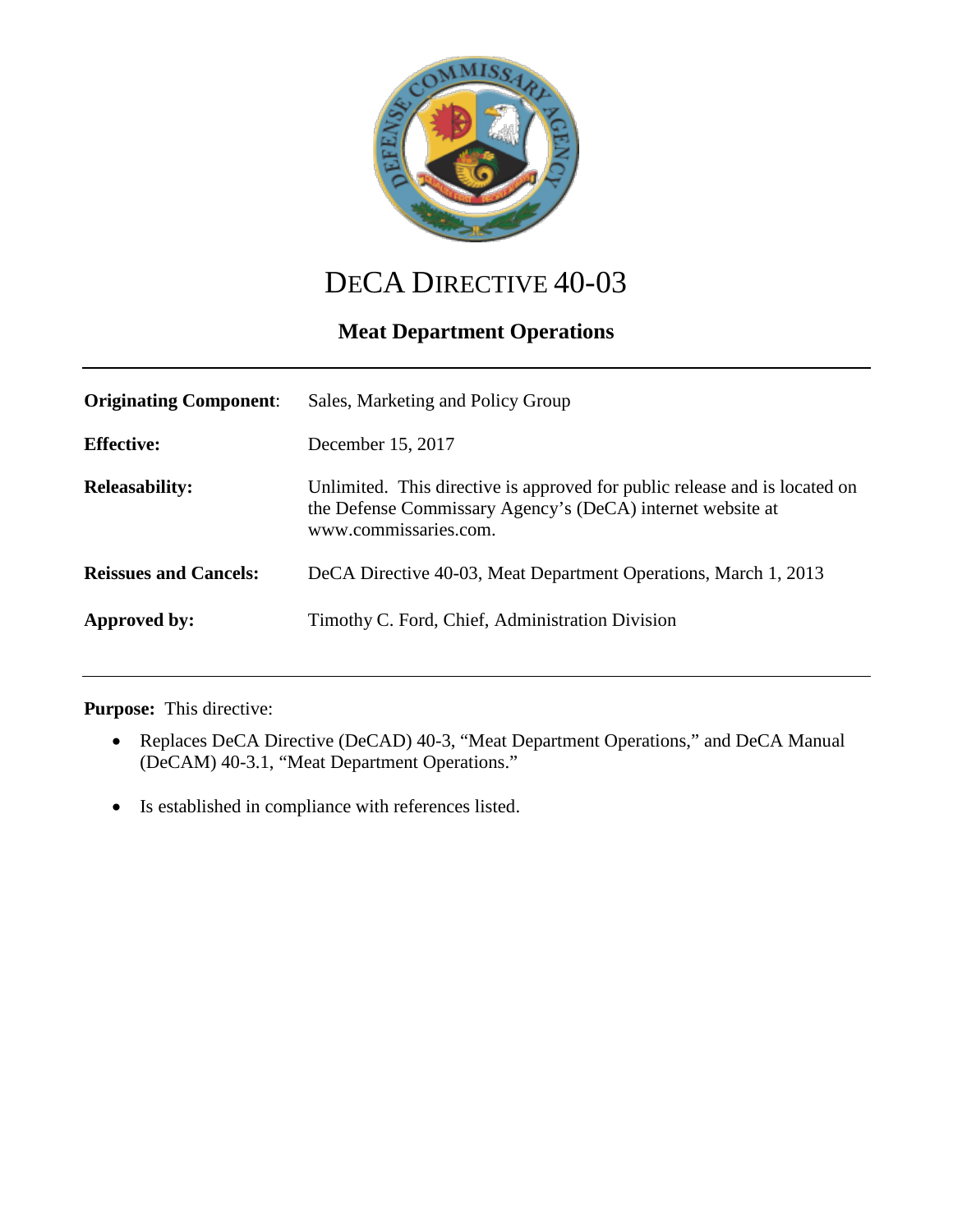## **TABLE OF CONTENTS**

| 2.3. Zone Managers (ZM), Area Directors (AD), and Director, Store Support (SOS) 5 |  |  |
|-----------------------------------------------------------------------------------|--|--|
|                                                                                   |  |  |
|                                                                                   |  |  |
|                                                                                   |  |  |
|                                                                                   |  |  |
|                                                                                   |  |  |
|                                                                                   |  |  |
|                                                                                   |  |  |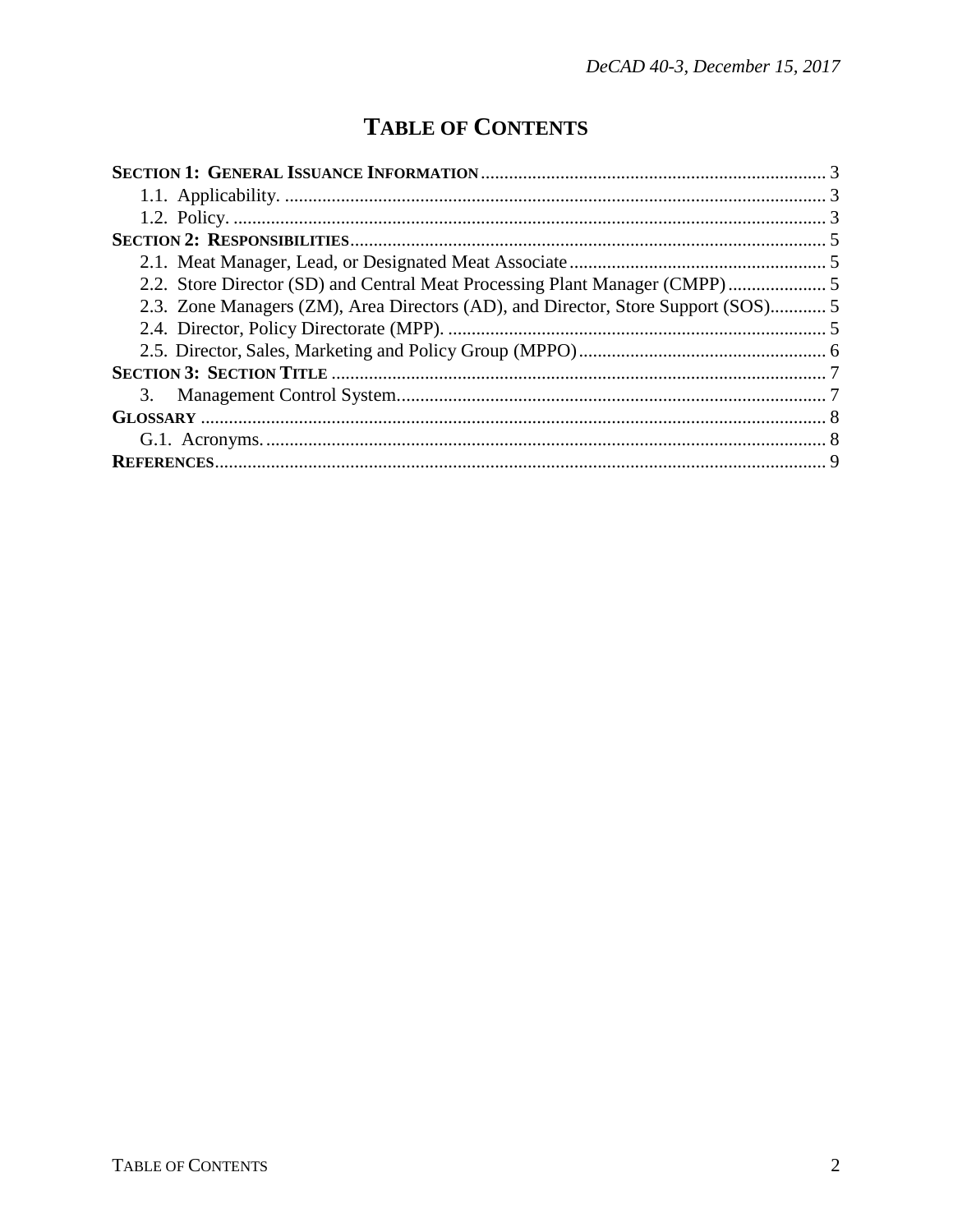### **SECTION 1: GENERAL ISSUANCE INFORMATION**

<span id="page-2-1"></span><span id="page-2-0"></span>**1.1. APPLICABILITY.** This Directive applies to the DeCA activities and all DeCA personnel in accordance with (IAW) Department of Defense (DoD) Directive 5105.55.

#### <span id="page-2-2"></span>**1.2. POLICY**. It is DeCA's policy that:

a. Only United States Department of Agriculture (USDA) certified meats will be purchased IAW current specifications approved and stated within DeCA's meat contracts.

b. The established requirements type contract (RTC) will be the primary source used for ordering all authorized meat items for all commissaries except Europe. RTC primary suppliers are required to provide 100 percent of products ordered by store locations.

c. The Europe Central Meat Processing Plant (CMPP) will supply all Europe area stores with beef and pork products.

d. Ordering and receiving will only be done by authorized, fully trained personnel.

e. Non-conforming products and action taken will be identified on DeCA Form (DeCAF) 10-21, Product Inspection Report, and forwarded to the assigned contracting officer, meat specialist, and food safety officer at DeCA Headquarters.

f. For all commissaries, except Europe, selling prices to recoup shrinkage losses will be determined by yield results of the processed item cutting test plus an authorized markup of 5 percent or less. In Europe, products from the CMPP sold in commissaries will reflect the full retail price.

g. Pre-packaged items not supported by a guaranteed sale agreement are authorized a markup up to 5 percent or less to compensate for shrinkage. Pre-packaged items supported by a guaranteed sale agreement will be sold at cost (no markup).

h. All cutting test salable yields must not be less than the standard yield for the primal being tested or differ by more than 2 percent from the saleable yield on the most recent consolidated cutting test.

i. The proper stock assortment and adequate selection of meat cuts will be available at all times throughout the business day to meet customer demand.

j. All processed beef packages will be accurately labeled with cut and grade.

k. The correct "sell-by" date, as identified in DeCA Manual 40-3.1 will be clearly printed on each label for processed meat items and any other item that does not have a manufacturer's applied "sell-by" date.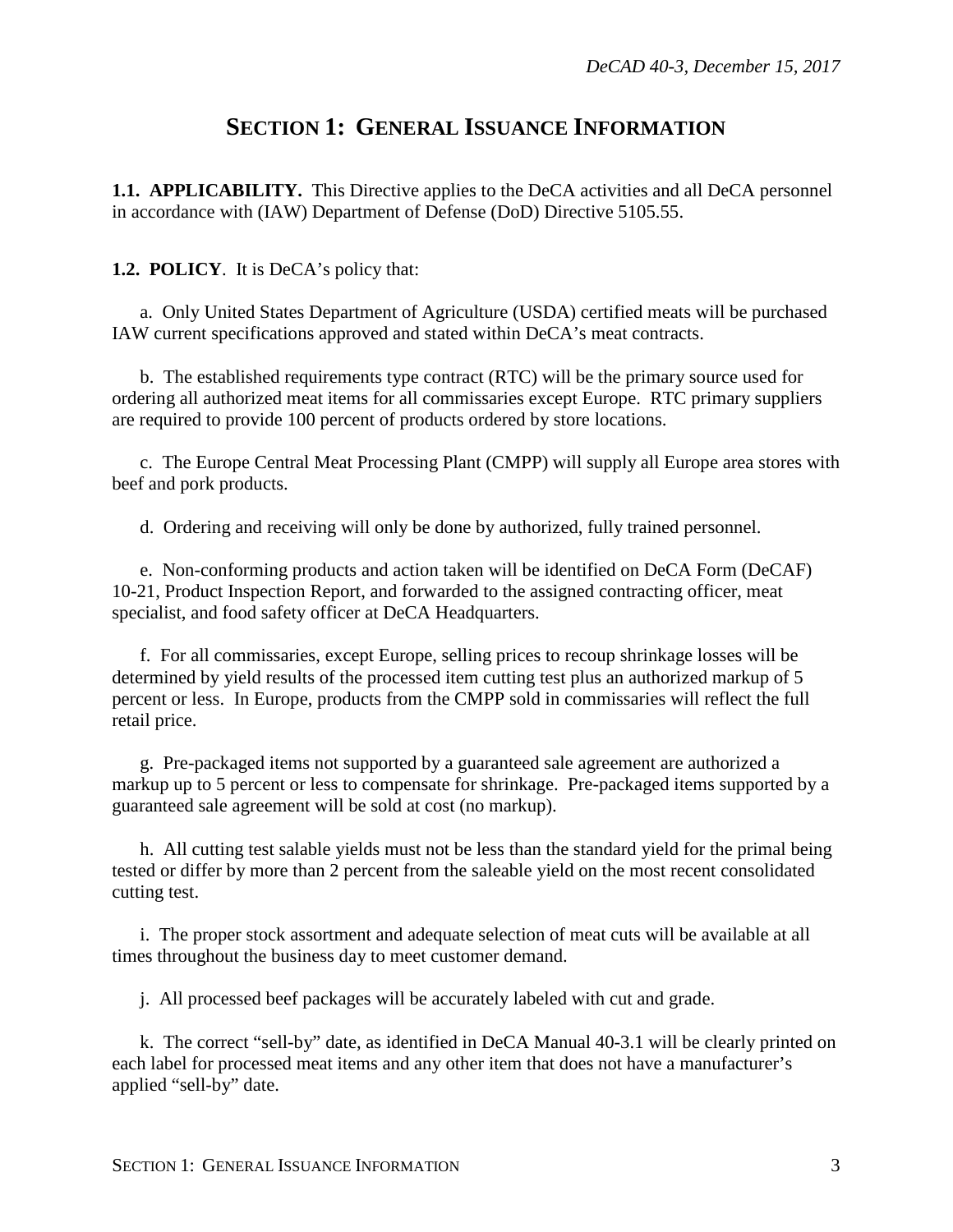l. Fresh meat will not be reworked or re-configured from its original format into any saleable form.

- m. Special orders will be accepted and processed as expeditiously as possible.
- n. All policies and procedures in references on page 9 will be adhered to.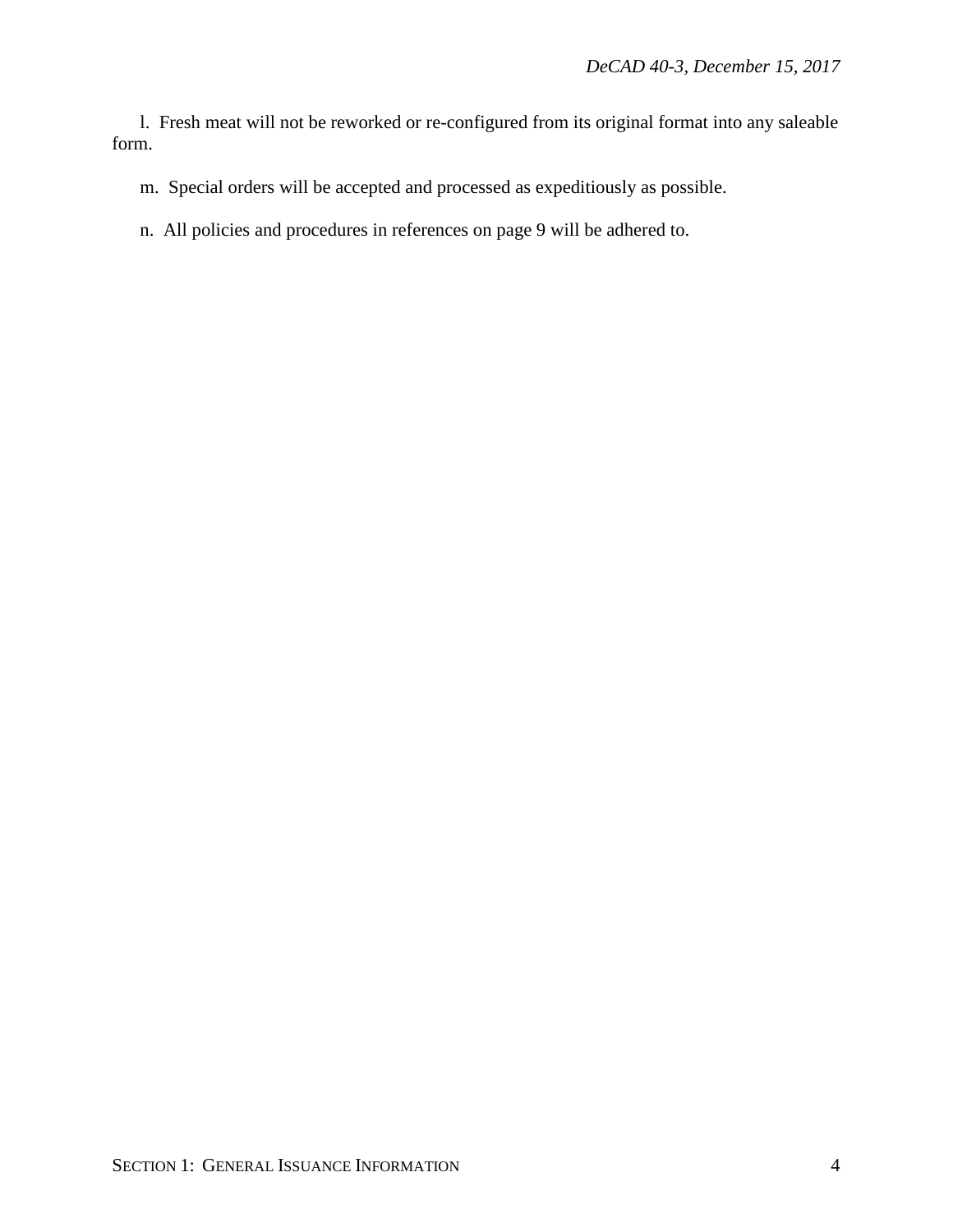#### **SECTION 2: RESPONSIBILITIES**

<span id="page-4-1"></span><span id="page-4-0"></span>**2.1. Meat Manager, Lead, or Designated Meat Associate**. The meat manager, lead or designated meat associate shall:

a. Direct and manage all employee/associate activities, including training and development. Accurate department records shall be maintained on all significant matters including employee performance, award recognition, and discipline.

b. Ensure department accountability is maintained within the authorized variance for monthly and formal inventories with no loss to the government.

(a) Monthly tolerances shall not exceed 2 percent plus or minus and the cumulative tolerance will not exceed three-tenths (0.3) of 1 percent gain with no loss. At the beginning of each fiscal year, the Executive Director, Store Operations, may provide a waiver for individual stores designating an alternate cumulative variance.

(b) The meat department will have 3 months after the formal inventory to get their cumulative variance in tolerance while not exceeding the monthly allowable variance.

c. Control shrinkage and losses, including pilferage losses, by ensuring proper receiving, storage, and rotation of products.

d. Ensure accurate pricing, identification, and labeling of product.

e. Ensure on-hand inventories are maintained at a level to minimize out-of-stock and overstocks while ensuring that merchandise is fresh.

f. Ensure high levels of patron satisfaction are established and maintained.

**2.2 Store Director (SD) and Central Meat Processing Plant (CMPP) Manager**. The SD and CMPP manager shall:

a. Be the accountable officer for all resale assets within their commissary or processing plant.

b. Monitor and take appropriate action to ensure compliance with this directive and references.

**2.3. Zone Managers (ZM), Area Directors (AD), and Director, Store Support (SOS).** The ZM, AD, and SOS shall provide guidance and assistance in implementing these policies and procedures.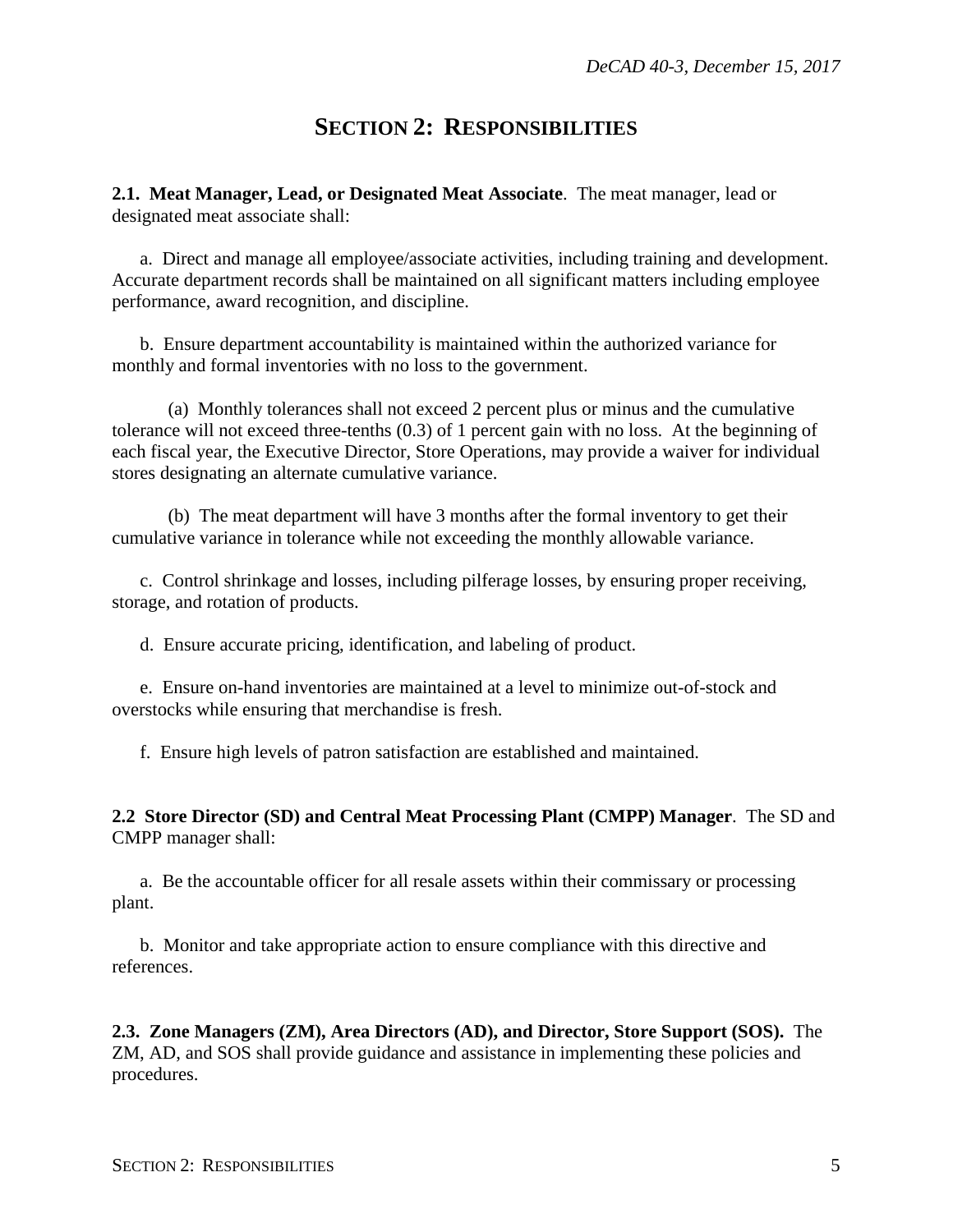**2.4. Director, Policy Directorate (MPP)**. MPP shall develop and maintain standardized operational policy and procedures for effective management of the meat department.

**2.5 Director, Sales, Market and Policy Directorate (MPPO)**. The MPPO, in coordination with Store Operations shall develop and maintain standardized product selection, merchandising techniques and contracting requirements for effective management of the meat department.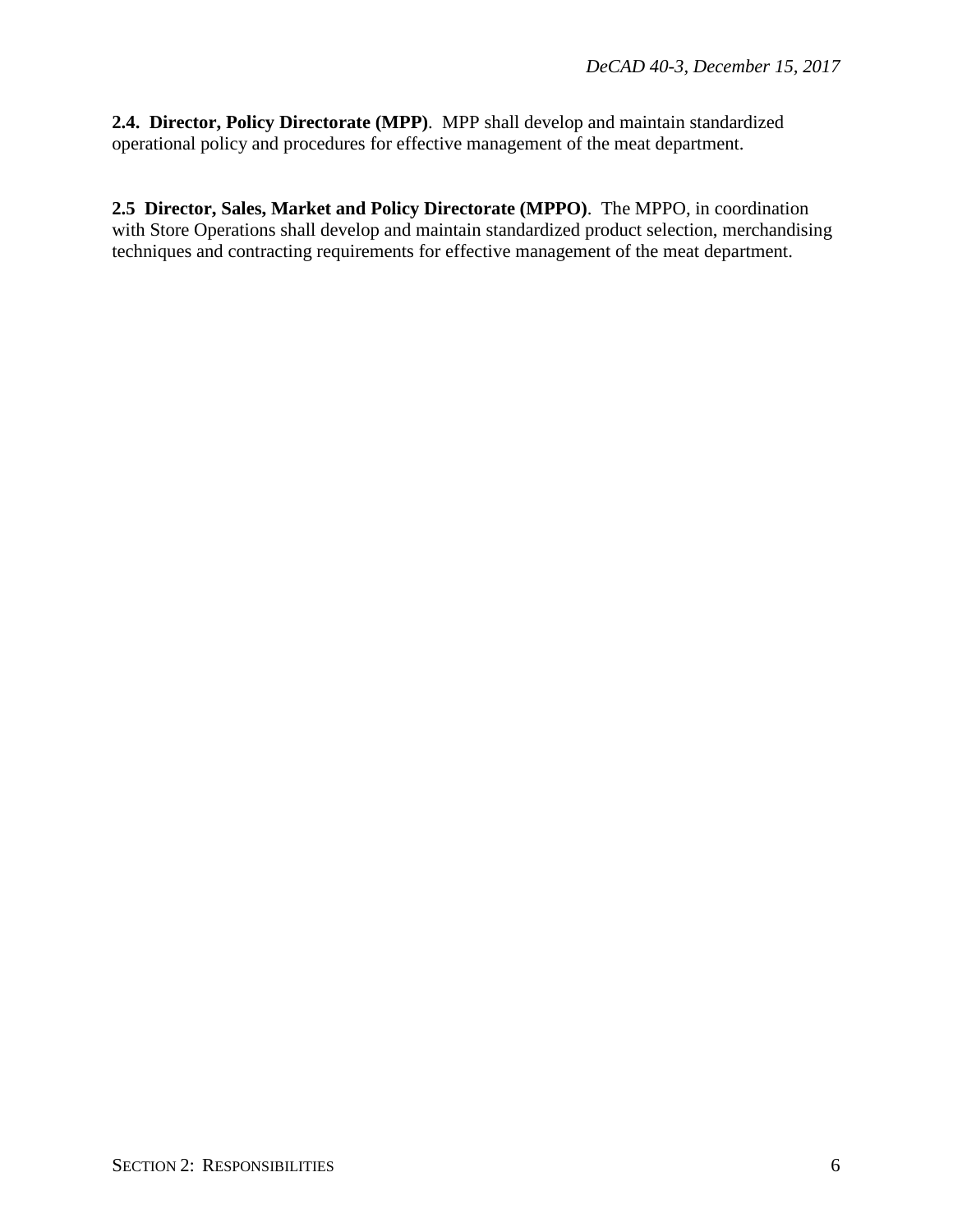### **SECTION 3: MANAGEMENT CONTROL SYSTEM**

<span id="page-6-0"></span>This Directive contains internal management control provisions that are subject to evaluation and testing, as required by DeCAD 70-2.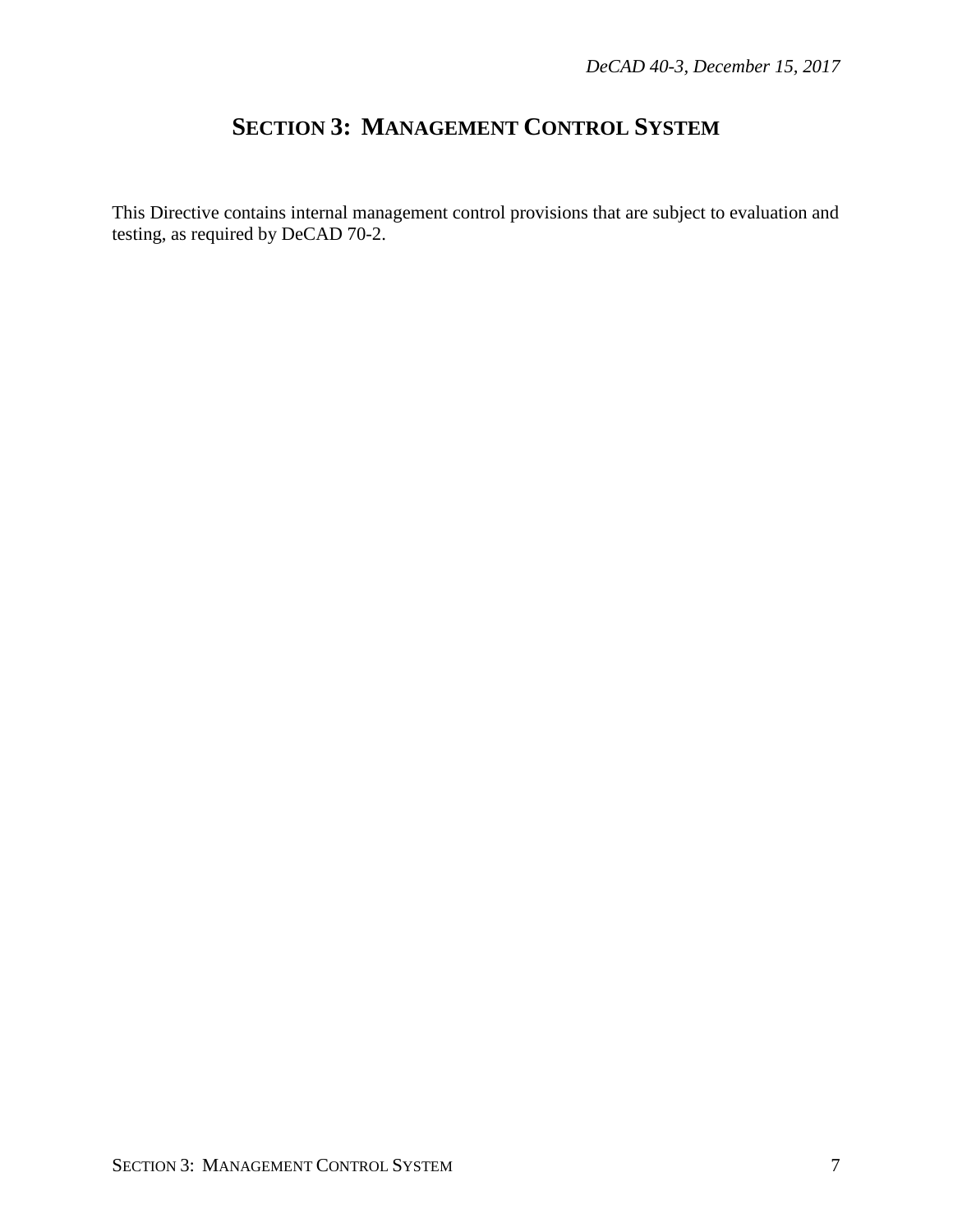## **GLOSSARY**

#### <span id="page-7-1"></span><span id="page-7-0"></span>**G.1. ACRONYMS**

| AD                                                                        | area director                                                                                                                                                                 |
|---------------------------------------------------------------------------|-------------------------------------------------------------------------------------------------------------------------------------------------------------------------------|
| <b>CMPP</b>                                                               | central meat processing plant                                                                                                                                                 |
| <b>DeCA</b><br><b>DeCAD</b><br><b>DeCAF</b><br><b>DeCAM</b><br><b>DoD</b> | Defense Commissary Agency<br><b>Defense Commissary Agency Directive</b><br>Defense Commissary Agency Form<br><b>Defense Commissary Agency Manual</b><br>Department of Defense |
| <b>IAW</b>                                                                | in accordance with                                                                                                                                                            |
| <b>MPP</b><br><b>MPS</b>                                                  | <b>Operations and Policy Directorate</b><br><b>Sales Group</b>                                                                                                                |
| <b>RTC</b>                                                                | requirements type contract                                                                                                                                                    |
| SD                                                                        | store director                                                                                                                                                                |
| <b>SOS</b>                                                                | <b>Store Support Directorate</b>                                                                                                                                              |
| <b>USDA</b>                                                               | United States Department of Agriculture                                                                                                                                       |
| ZМ                                                                        | zone manager                                                                                                                                                                  |